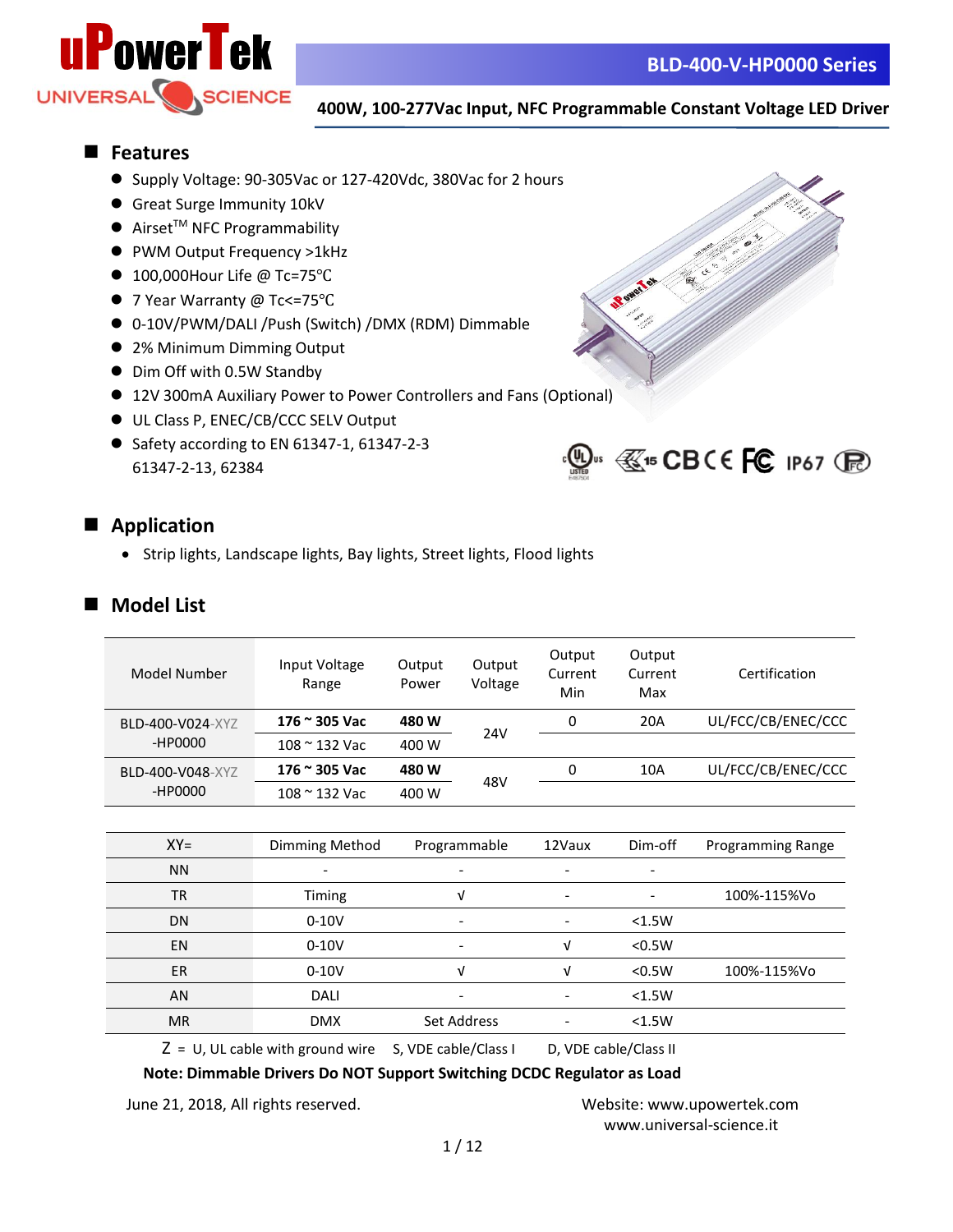

## ■ **Technical Data**

| Input Voltage                | 90 $\sim$ 305Vac or 127V-420Vdc, 380Vac for 2 hours                                            |  |  |
|------------------------------|------------------------------------------------------------------------------------------------|--|--|
| Input Frequency              | $47 \sim 63$ Hz                                                                                |  |  |
| Power Factor                 | >0.9@60-100%load, refer to PF vs. Load curve                                                   |  |  |
| <b>THD</b>                   | <15%@60-100%load, refer to THD vs. Load curve                                                  |  |  |
| <b>Input Current</b>         | 4.5Amax@120Vac & Full-Load,                                                                    |  |  |
|                              | 2.7Amax@220Vac & Full-Load                                                                     |  |  |
| Inrush Current               | 65A peak, 1.2ms duration, <0.25A2s@230Vac, Cold Start                                          |  |  |
|                              | 70A peak, 1.3ms duration, < 0. 5A2s@277Vac, Cold Start                                         |  |  |
| Leakage Current              | 1mA max @277Vac 60Hz, UL8750,0.75mAmax @220Vac 50Hz, IEC61347-1                                |  |  |
| Input Under Voltage          | Shut down and auto-restart                                                                     |  |  |
| Input Over Voltage           | *Optional: Shutdown @320Vac                                                                    |  |  |
| <b>Surge Protection</b>      | Line to line 6kV, line to ground 10kV, IEC 61000-4-5                                           |  |  |
| <b>Voltage Accuracy</b>      | ±3%Vo                                                                                          |  |  |
| Setup Time                   | $1.2s$ max.                                                                                    |  |  |
| <b>Output Overshoot</b>      | 10% Vo, max.                                                                                   |  |  |
| <b>Output Over Current</b>   | 120% lo, typ.                                                                                  |  |  |
| <b>Short Circuit</b>         | Auto recovery. The output recovers when short is removed.                                      |  |  |
| Over Temperature             | Turn off the output when Tc≧105±10°C;                                                          |  |  |
|                              | Auto Recovery When Tc≦70±10°C                                                                  |  |  |
| <b>Operating Temperature</b> | $-40^{\circ}$ C $\sim$ +70°C; 10%RH $\sim$ 100%RH                                              |  |  |
| <b>Storage Temperature</b>   | $-40^{\circ}$ C $\sim$ +85 $^{\circ}$ C; 5%RH $\sim$ 100%RH                                    |  |  |
| <b>MTBF</b>                  | ≥280,000 hours, 75°C case temperature (MIL-HDBK-217F)                                          |  |  |
| Lifetime                     | ≥100,000 hours, 75°C case temperature, refer to life vs. Tc curve                              |  |  |
| Case Temperature             | 90°C max, marked in the Tc point of label                                                      |  |  |
| <b>Dimensions</b>            | 8.82x3.54x1.63 by inch (body), 9.88x3.54x1.63 by inch (endcaps included)                       |  |  |
|                              | $224 \times 90 \times 41.5$ by mm (body), $251 \times 90 \times 41.5$ by mm (endcaps included) |  |  |
| Net Weight                   | 1600g                                                                                          |  |  |
| Packing                      | 12pcs/Carton/21.3kg, 490 x 370 x 345 by mm                                                     |  |  |
|                              |                                                                                                |  |  |

Notes: Unless specified, all the test results are measured in 25℃ room temperature.

## ■ **Dimming**

| Parameter                    | Min.          | Typ.       | Max.                |
|------------------------------|---------------|------------|---------------------|
| <b>Vdim Sourcing Current</b> | 200uA         | 300uA      | 450uA               |
| Vdim Allowed Input Voltage   | $-20V$        |            | 20 V                |
| 0-10V Dimming Range          | 2% (Vdim=1V)  | Linear     | 100% (Vdim=9~10V)   |
| <b>PWM Dimming Range</b>     | 2% (Duty=10%) | Linear     | 100% (Duty=90-100%) |
| Dim off threshold            | 0.4V or 4%    | 0.5V or 5% | 0.6V or 6%          |
| Dim on threshold             | 0.6V or 6%    | 0.7V or 7% | 0.8V or 8%          |
| PWM High                     | 3V            |            | 10V                 |
| <b>PWM Low</b>               | 0V            |            | 0.6V                |

June 21, 2018, All rights reserved. Website: [www.upowertek.com](http://www.upowertek.com/)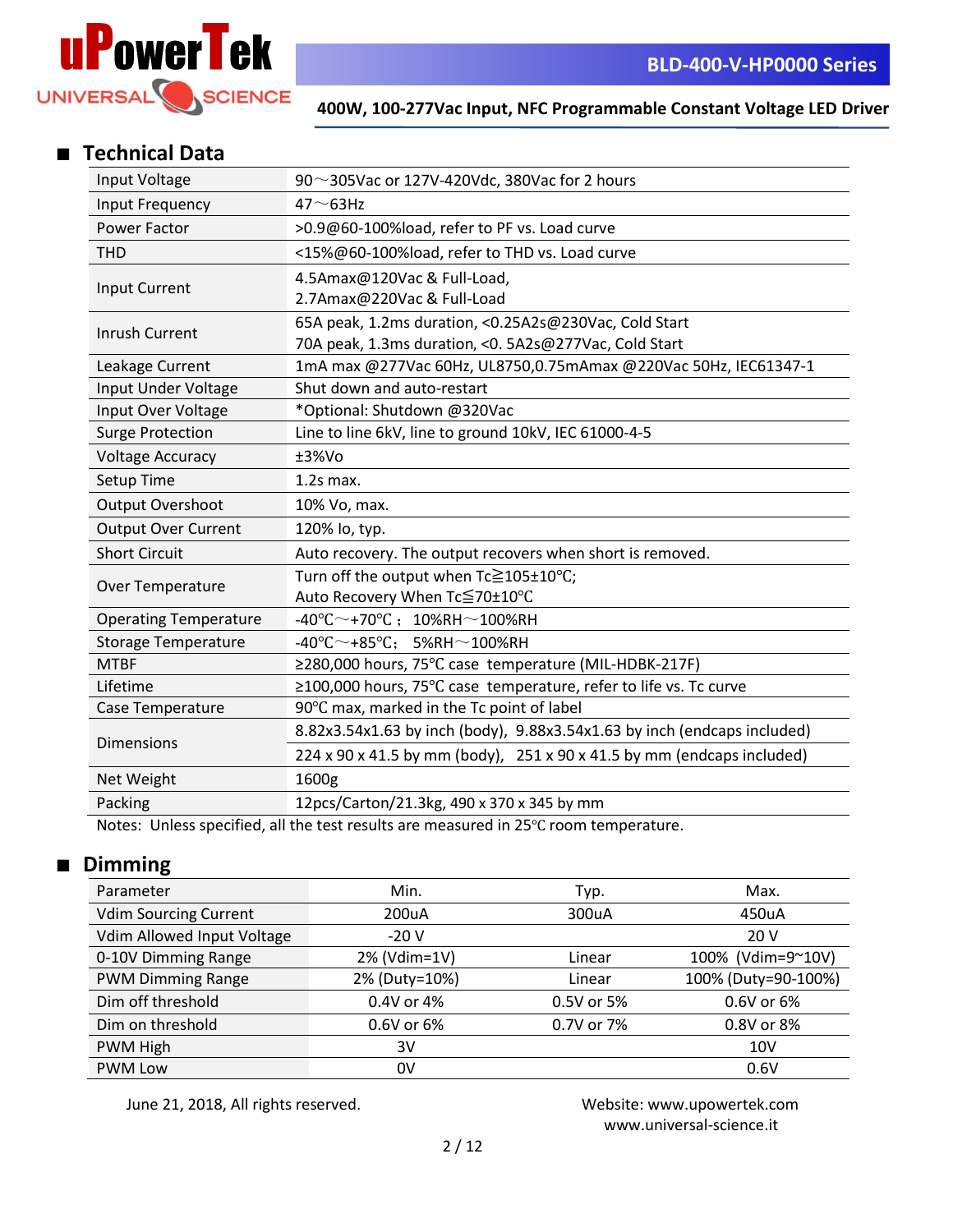

| <b>PWM Frequency</b>              | 300Hz  |          | 2kHz |
|-----------------------------------|--------|----------|------|
| <b>External PWM Controller</b>    |        |          |      |
| <b>Current Sinking Capability</b> | 300uA  |          |      |
| <b>DALI Interface Standard</b>    |        | IEC62386 |      |
| DA1, DA2 High Level               | 9.5    | 16       | 22.5 |
| DA1, DA2 Low Level                | $-6.5$ |          | 6.5  |
| DA1, DA2 Current                  | 0      |          | 2mA  |

#### **Dimming Curve**







#### **Dimming Wiring**



### **Push (Switch) Dim**

A short press (50-600 ms) switches the device on or off

A long press (> 600 ms) fades the connected operating device alternately up and down (between 2 and 100%). Up and down slew rate is 20%Io/second.

Long push for 15s to synchronize.



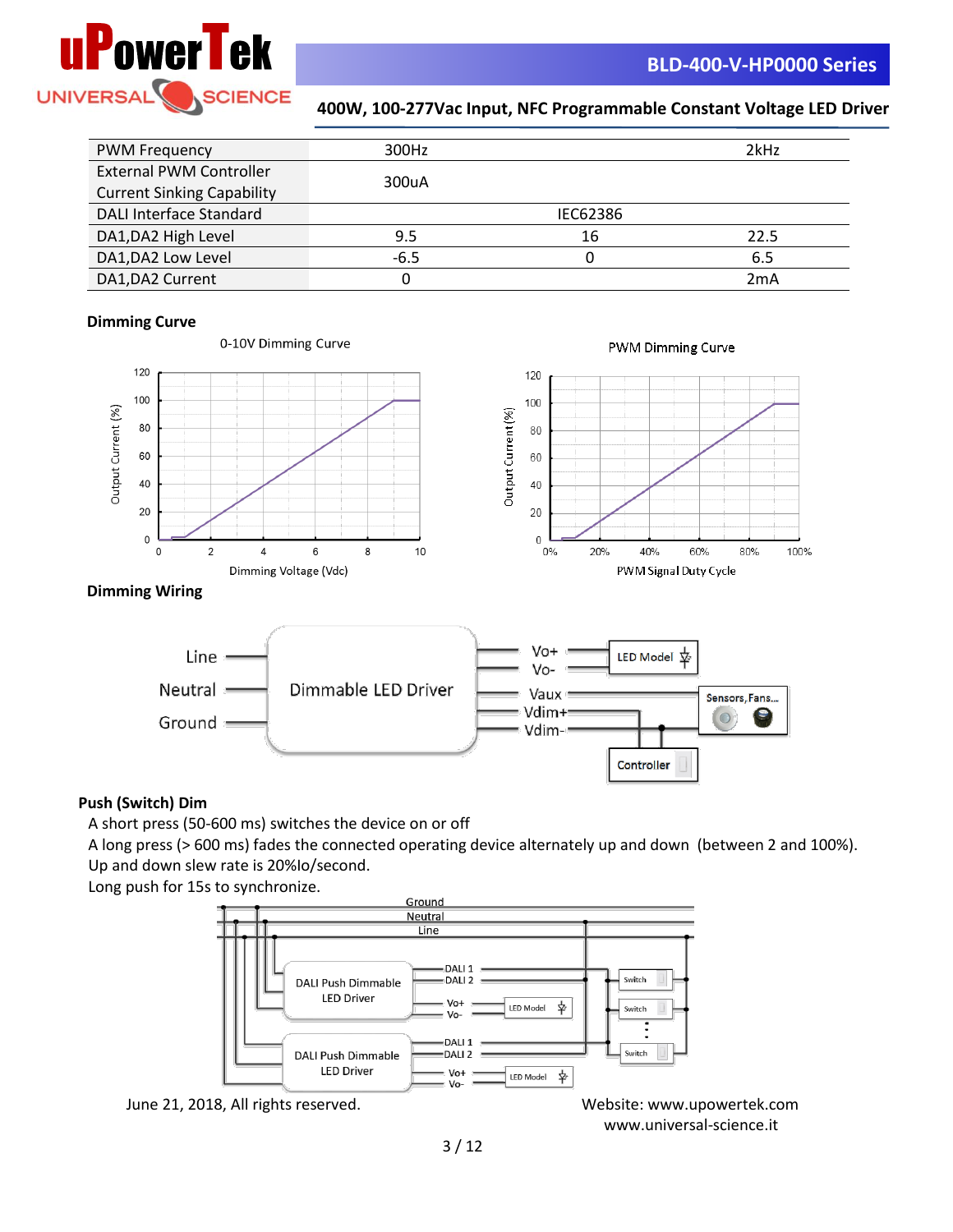

## ■ **Safety/EMC Compliance**

| <b>Safety Standard</b> | Description                                                                                                              |
|------------------------|--------------------------------------------------------------------------------------------------------------------------|
| <b>UL8750</b>          | Light emitting diode(LED) equipment for use in lighting products                                                         |
| UL1012                 | Power units other than class 2                                                                                           |
| IEC 61347-1            | Lamp control gear Part 1: general and safety requirements                                                                |
| IEC 61347-2-13         | Lamp control gear Part 2-13: particular requirement for d.c. or a.c. supplied electronic<br>control gear for LED modules |
| <b>EMI Standards</b>   | Description                                                                                                              |
| <b>IEC 55015</b>       | Conducted emission test & radiated emission test                                                                         |
| IEC 61000-3-2          | Harmonic current emissions; Class C                                                                                      |
| IEC 61000-3-3          | Voltage fluctuations & flicker                                                                                           |
| FCC Part 15            | ANSI C63.4:2009 Class B                                                                                                  |
| <b>EMS Standards</b>   | Description                                                                                                              |
| IEC 61000-4-2          | Electrostatic discharge (ESD): 8 kV air discharge, 4 kV contact discharge                                                |
| IEC 61000-4-3          | Radio frequency electromagnetic field susceptibility test (RS)                                                           |
| IEC 61000-4-4          | Electrical fast transient (EFT)                                                                                          |
| IEC 61000-4-5          | Surge immunity test                                                                                                      |
| IEC 61000-4-6          | Conducted radio frequency disturbances test (CS)                                                                         |
| IEC 61000-4-8          | Power frequency magnetic field test                                                                                      |
| IEC 61000-4-11         | Voltage dips                                                                                                             |
| IEC 61547              | Electromagnetic immunity requirements applies to lighting equipment                                                      |

## ■ **Lifetime vs. Case Temperature**

### Lifetime vs. Case Temperature



June 21, 2018, All rights reserved. Website: [www.upowertek.com](http://www.upowertek.com/)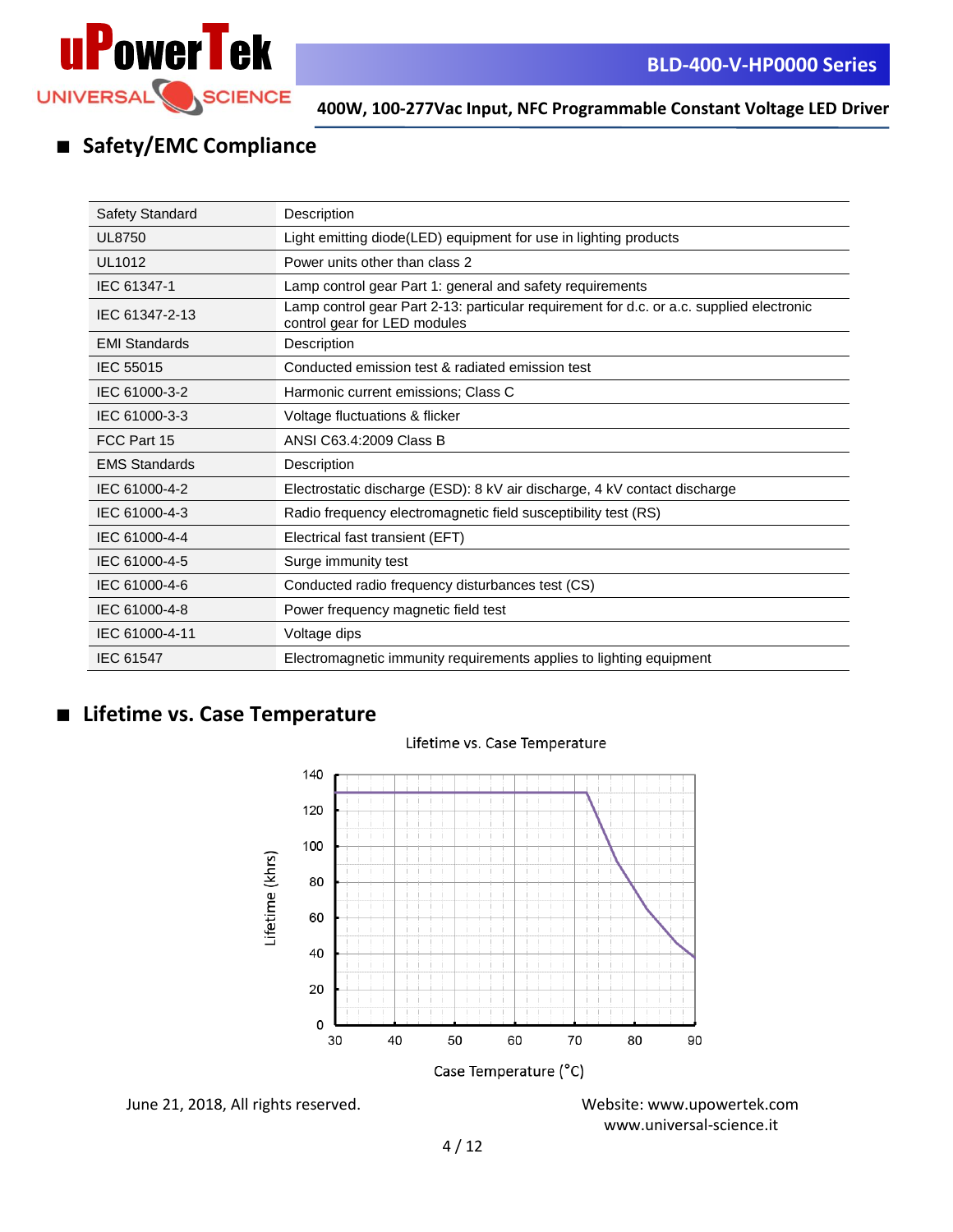

(End of Life: Maximum Failure Rate=10%)



## ■ **Power Factor vs. Load**

■ **THD vs. Load**



June 21, 2018, All rights reserved. Website: [www.upowertek.com](http://www.upowertek.com/)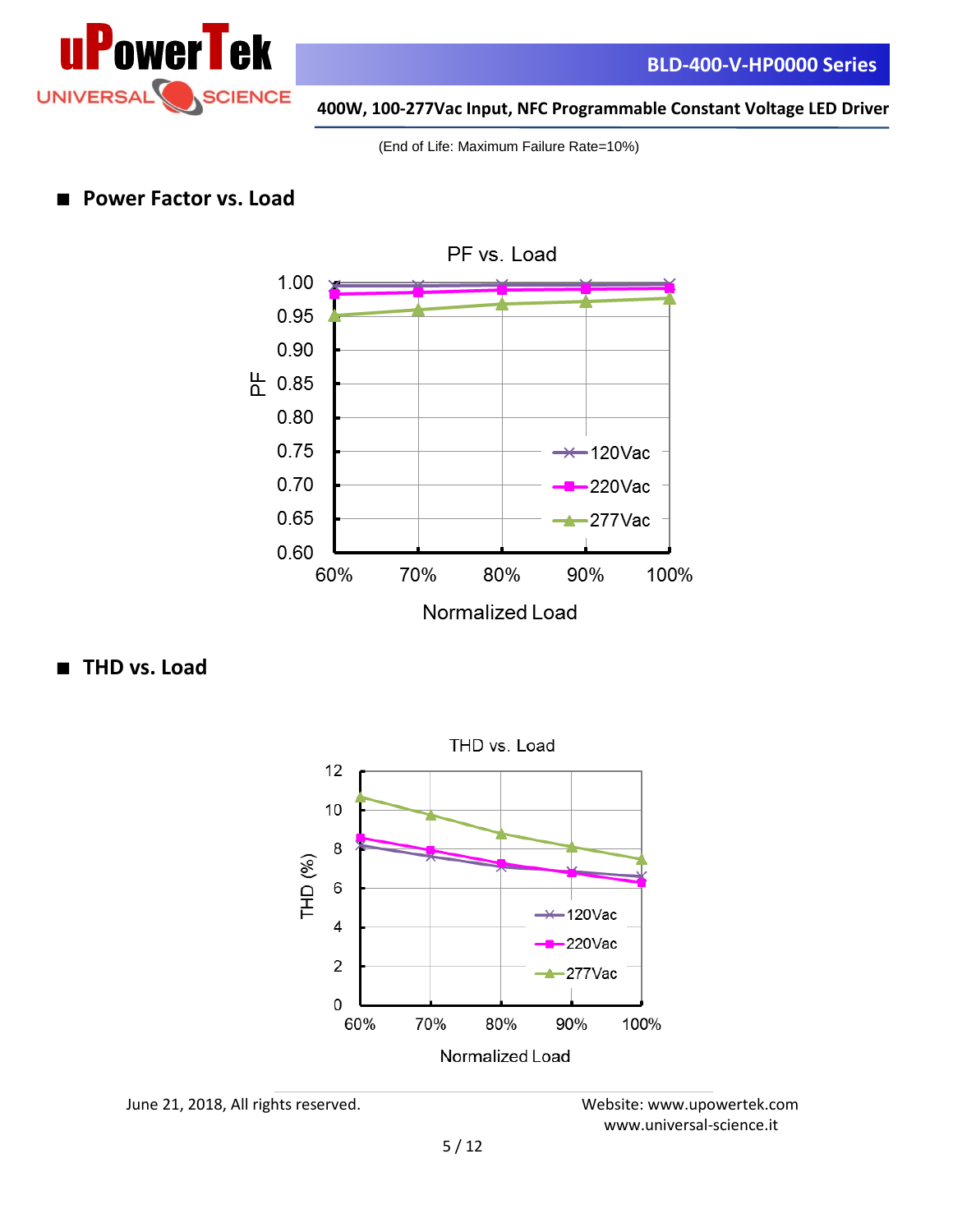

## ■ **Efficiency vs. Load (24V Model)**



## ■ **Mechanical Design**





June 21, 2018, All rights reserved. Website: [www.upowertek.com](http://www.upowertek.com/)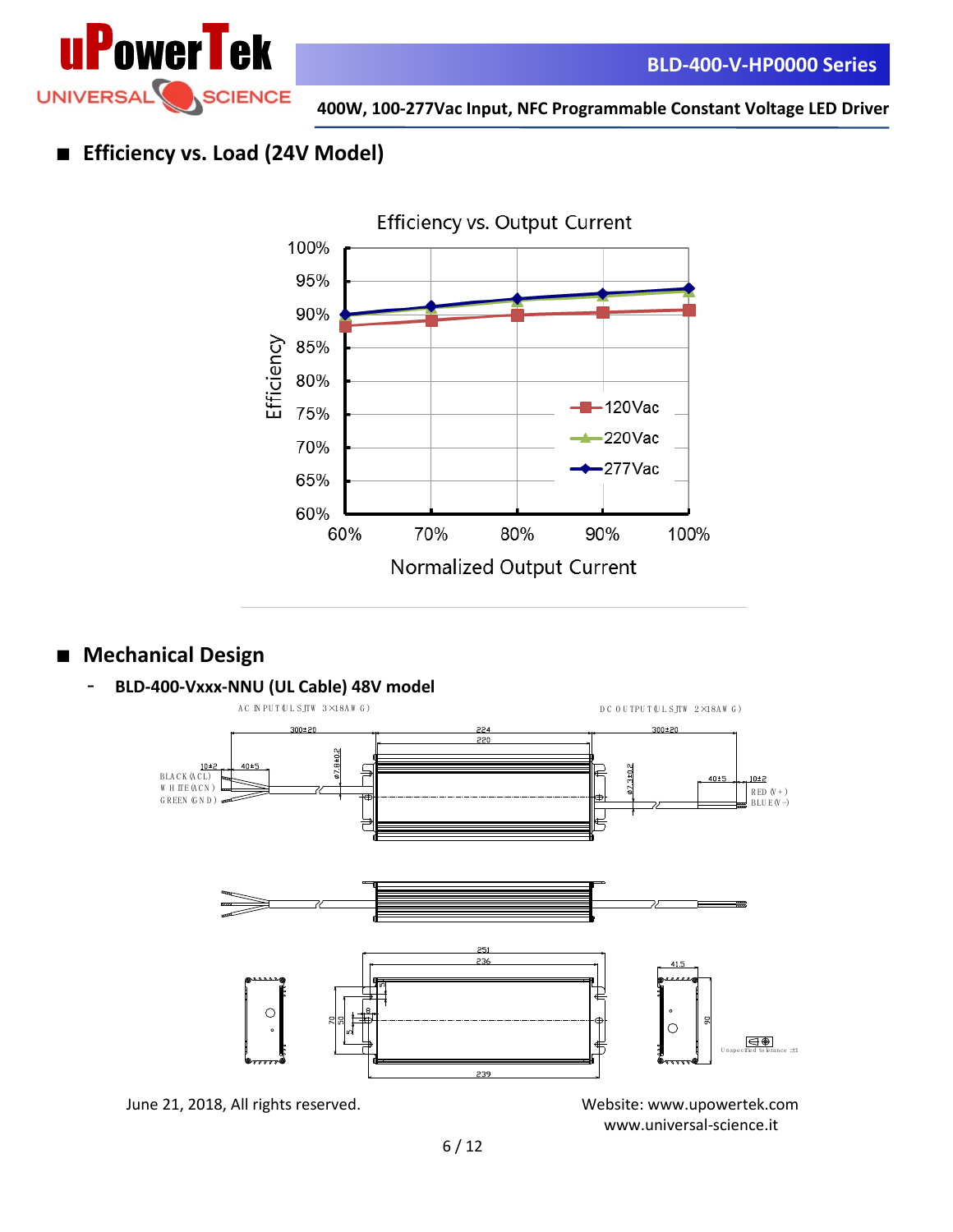

## - **BLD-400-Vxxx-NNU (UL Cable) 24V models**



- **BLD-400-Vxxx-ENU (UL Cable) 48V model**



June 21, 2018, All rights reserved. Website: [www.upowertek.com](http://www.upowertek.com/)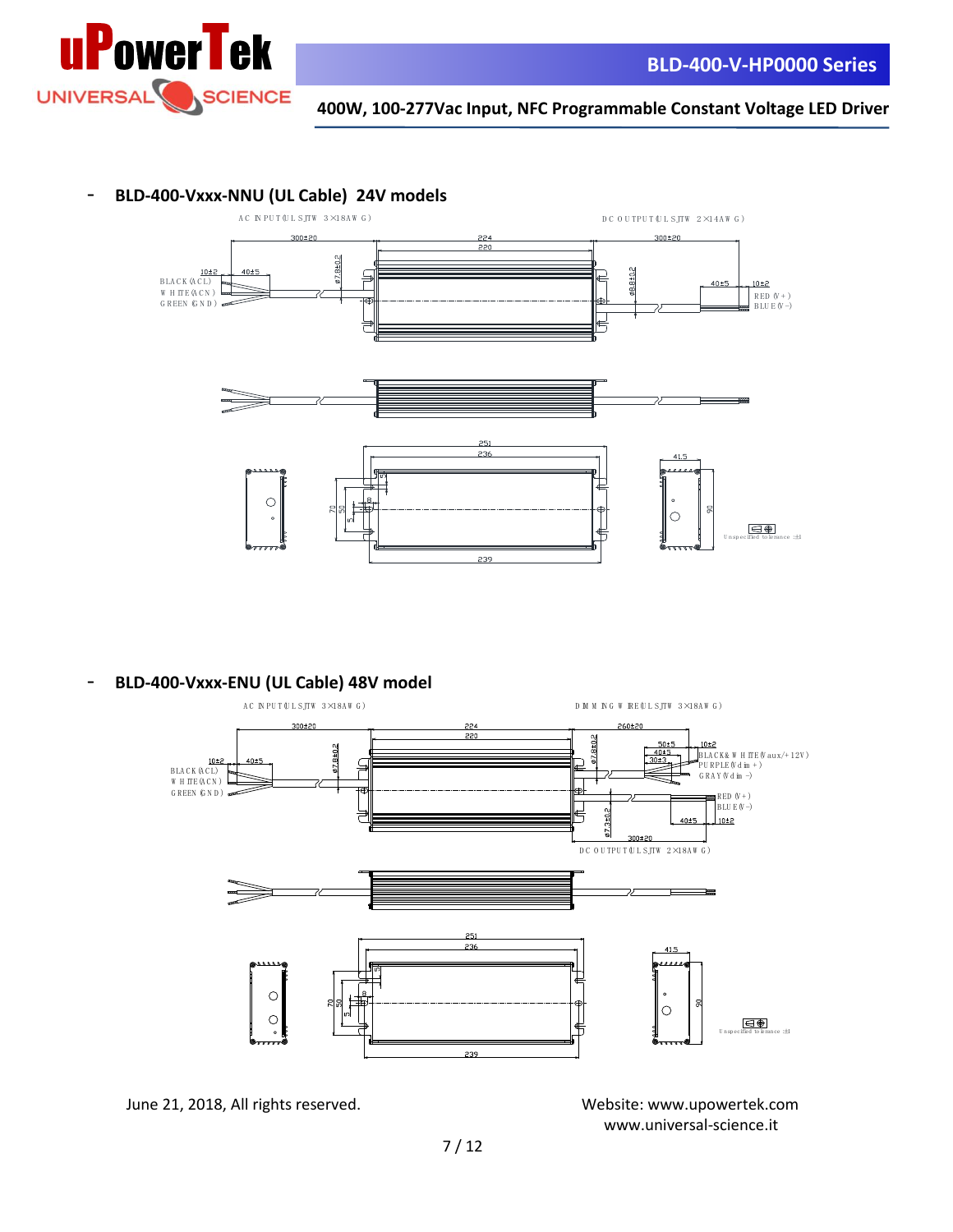

## - **BLD-400-Vxxx-ENU (UL Cable) 24V models**



- **BLD-400-Vxxx-ANU (UL Cable) 48V model**



June 21, 2018, All rights reserved. Website: [www.upowertek.com](http://www.upowertek.com/)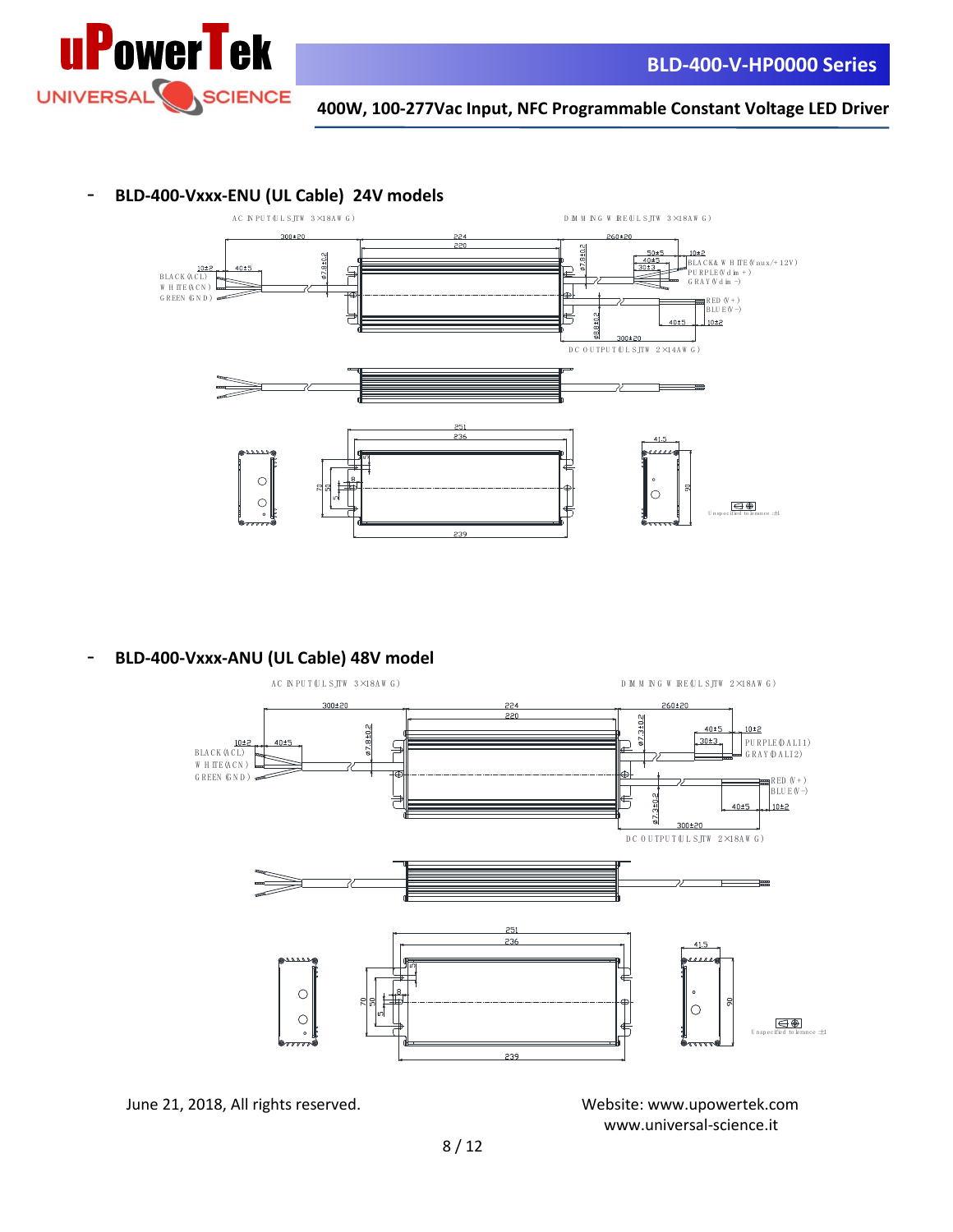

### - **BLD-400-Vxxx-ANU (UL Cable) 24V models**



- **BLD-400-Vxxx-NNS (VDE Cable) 48V model**



June 21, 2018, All rights reserved. Website: [www.upowertek.com](http://www.upowertek.com/)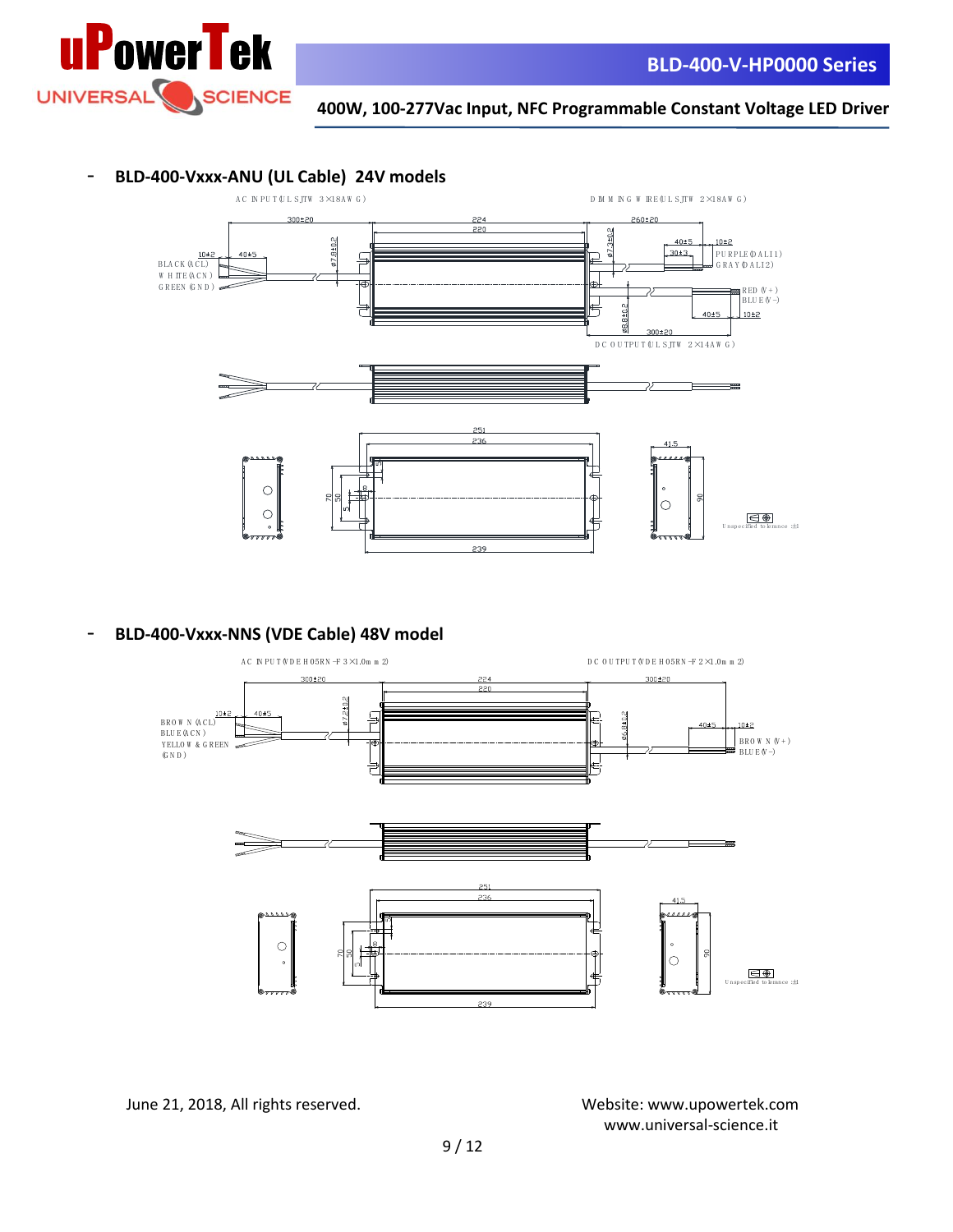

## - **BLD-400-Vxxx-NNS (VDE Cable) 24V models**



- **BLD-400-Vxxx-ENS (VDE Cable) 48V**



June 21, 2018, All rights reserved. Website: [www.upowertek.com](http://www.upowertek.com/)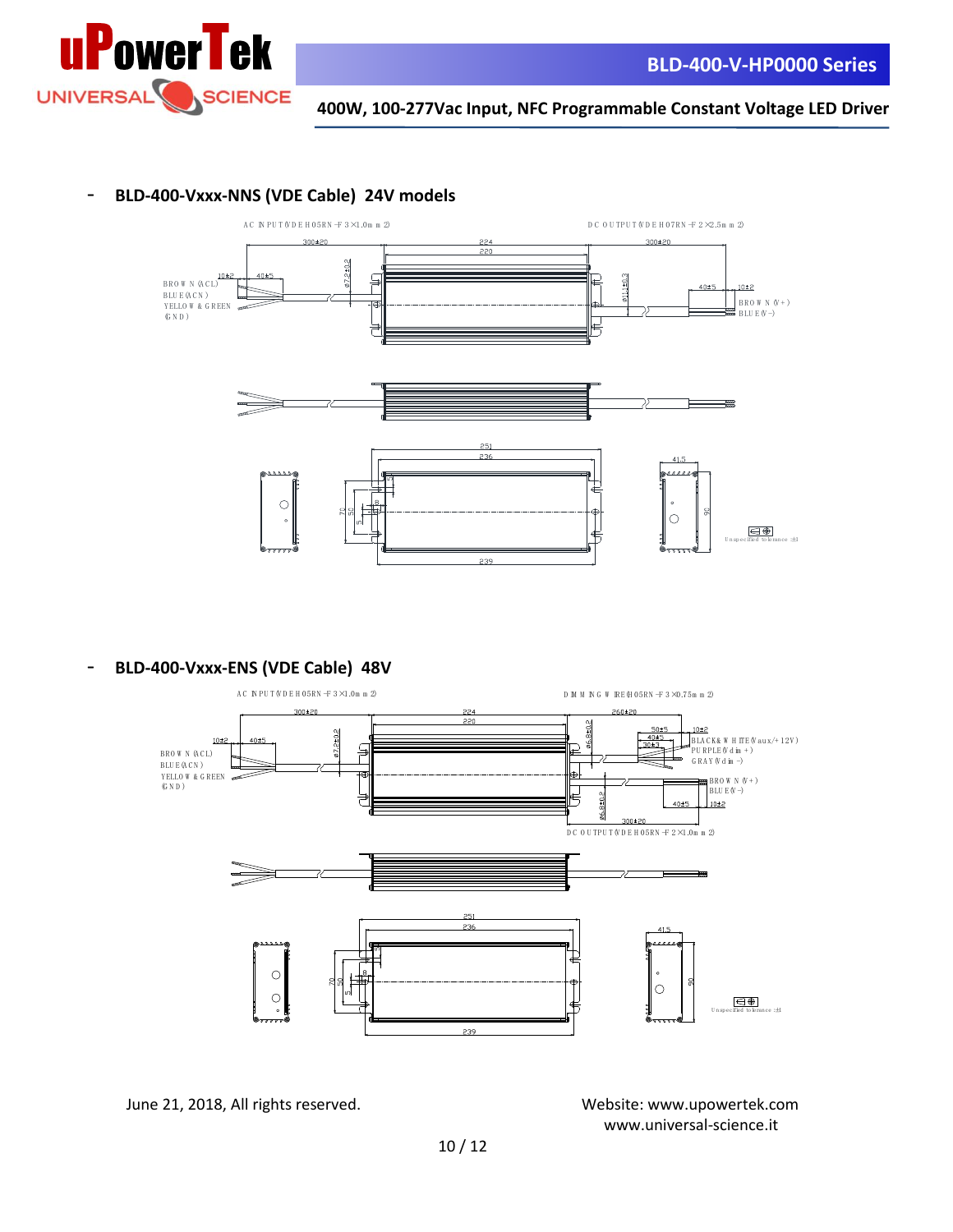

#### - **BLD-400-Vxxx-ENS (VDE Cable) 24V models**



- **BLD-400-Vxxx-ANS (VDE Cable) 48V model**



June 21, 2018, All rights reserved. Website: [www.upowertek.com](http://www.upowertek.com/)